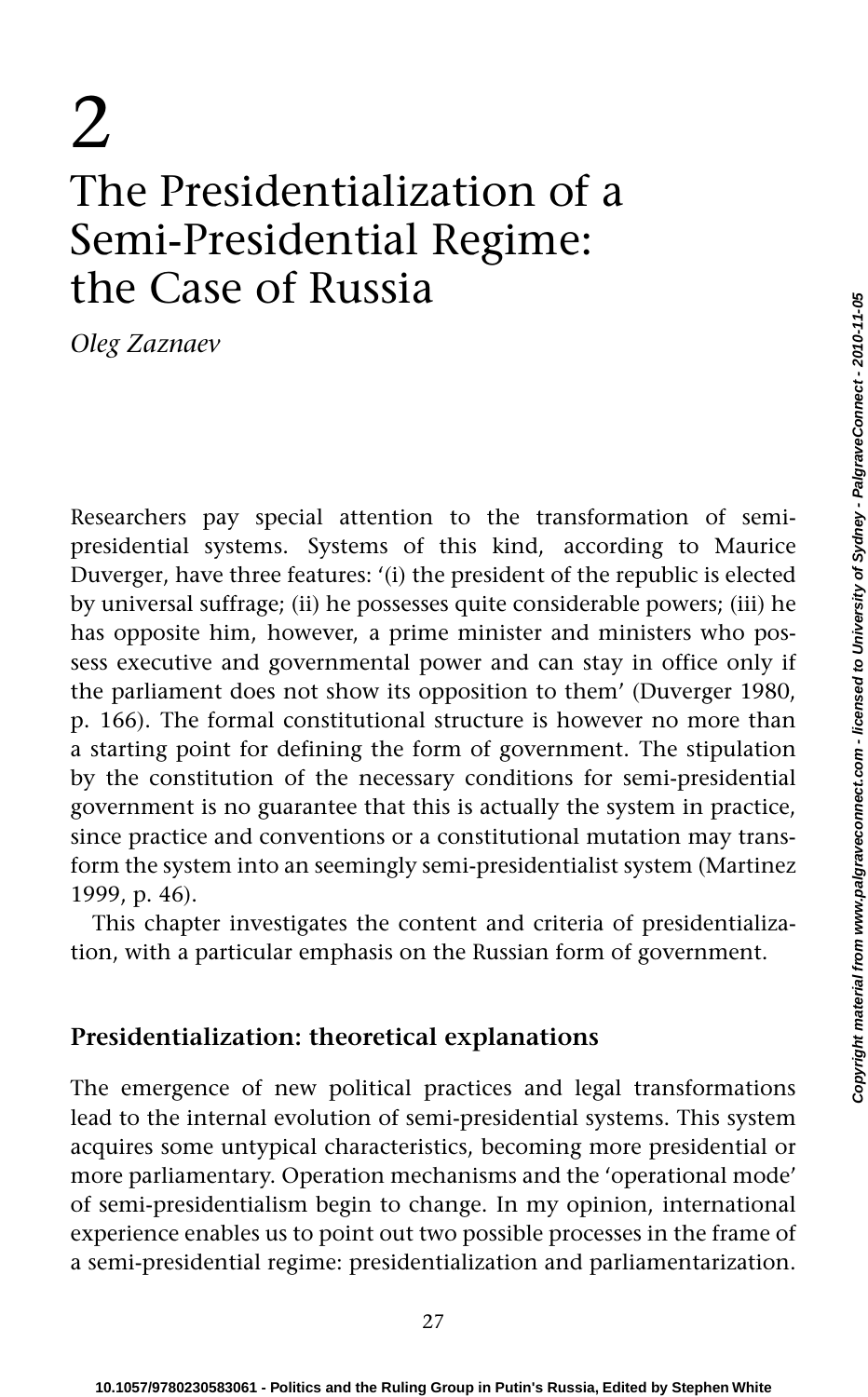Each of these terms ('presidentialization' and 'parliamentarization') can be understood as either of the following:

- (i) a single-stage transfer to a new form of government (presidential and parliamentary, respectively), which is undertaken by constitutional and legal methods; or
- (ii) the gradual strengthening of the presidential or parliamentary characteristics of semi-presidentialism without changing the form of government.

It seems appropriate that the term 'changing the form of government' can be applied to the first case. I assume that presidentialization and parliamentarization are relatively lengthy political processes involving interactions between governmental bodies. By their nature, they are aimed at changing the operational rules of the form of government when elements characteristic of the purely presidential or parliamentary system become intensified without adopting either system. Primarily, these processes are found in political practice. Formal-legal presidentialization and parliamentarization take place more rarely.

At first sight, presidential, parliamentary and other forms of government seem to be qualitative concepts, and quantitative estimations or degree indicators (more or less) cannot be applied to them. However, even a fleeting glance at various countries with the same form of government makes us come to the conclusion that those countries have different qualitative parameters. Thus, some countries have a strong president (with great power), in others his power is more moderate, while in yet others, the president's power is insignificant.

Thomas Poguntke and Paul Webb write: 'all regime-types can move between partified and presidentialized forms of government. How closely they approach either of the opposing poles of this continuum is determined by a wide range of underlying structural factors (such as changes in the social structure and the media system) and contingent factors (such as the personality of leaders). This movement is, of course, highly constrained by the formal configuration of political institutions' (Poguntke and Webb 2005, pp. 5–6). The authors differentiate the forms as follows: partified government means governing through parties, presidentializedgovernment implies governing past parties (ibid., p. 9). The location on the continuum is determined by the shift of the political power resources and autonomy to the benefit of individual leaders and a concomitant loss of power and autonomy by collective actors such as cabinets and political parties (ibid., p. 7). Here Poguntke and Webb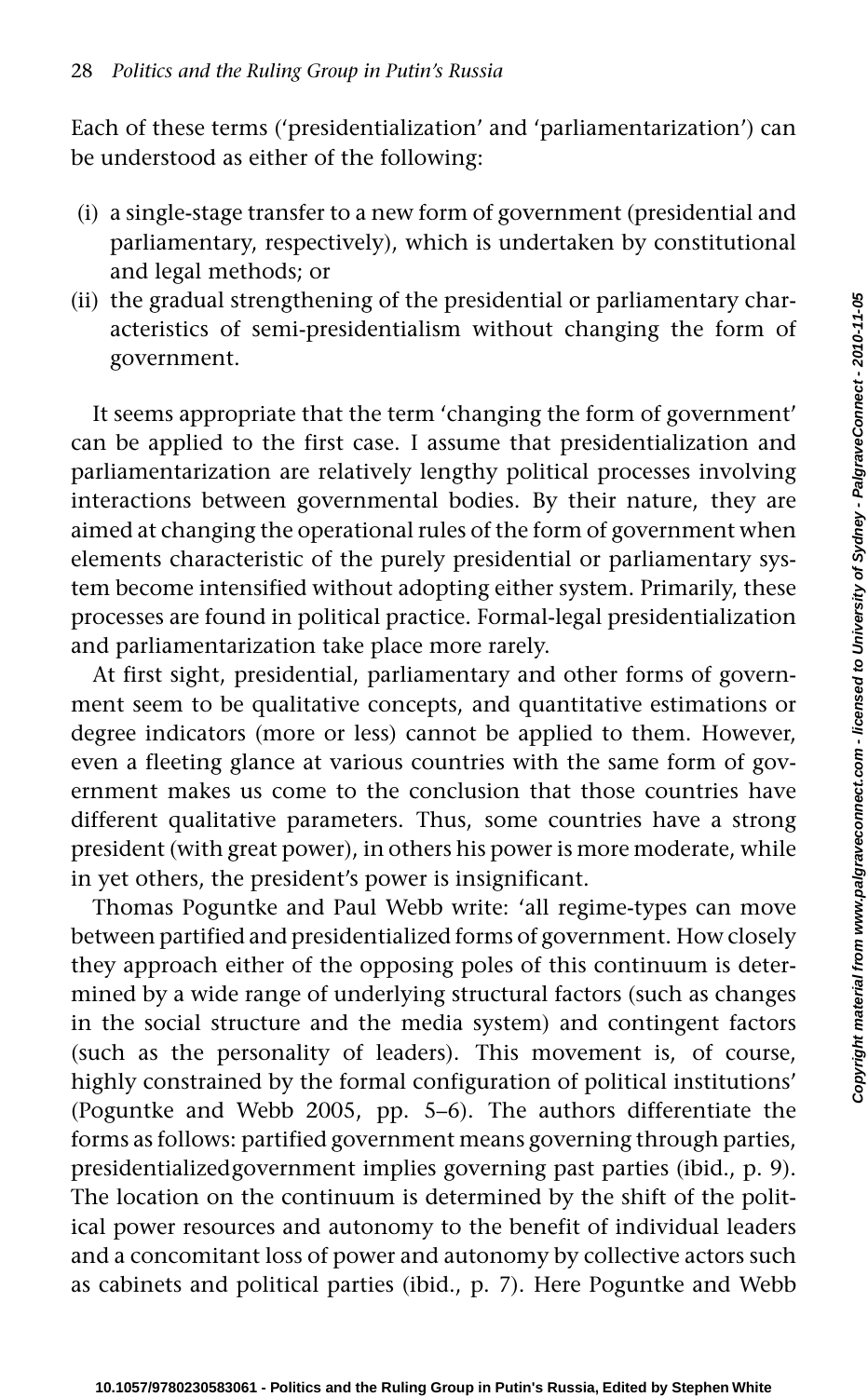perceive a very significant distinction between various forms of government: a presidential regime mainly represents personal rule (of the president), while the parliamentary form is a collegial one (government, party, parliament). Thus, the two authors build a grading system for forms of government using the approach 'individualism–collectivism'.

Presidentialism and parliamentarianism differ in several parameters – the power of the leader (range of power), the degree of the leader's autonomy and detachedness from political institutions, and the degree of control by and responsibility to the executive power. When these two forms of government are differentiated, we should focus on the actual situation of the head of the executive in the state system, political parties and electoral process. The president takes the leading position in the presidential system while the parliamentary system is led either by the prime minister or government as a collegial body, depending on the mode of government: as led by the prime minister or cabinet. In a 'two-headed' semi-presidential system, the president's leadership is indisputable when his party has the majority in parliament or weak during periods of cohabitation.

A presidential system is characterized by the extensive power resources of the president and the high degree of his autonomy from other political institutions (parliament, government or the ruling party). This is the result of a strict separation of powers and elective democratic legitimacy. A high degree of autonomy means that the leader can have a wide zone of independence within which to achieve set goals without paying attention to other institutions. By contrast, the parliamentary system is distinctive in respect of the concentration of political resources in parliament and cabinet and the low autonomy of the prime minister. A semi-presidential system provides for the following different cases:

- the president controls extensive, average or small resources;
- the relatively high, average or low autonomy of the head of the executive.

In semi-presidentialism, the power of the leader depends on the alignment of political forces (France) or common norms and practices (Finland and Austria).

There are two tendencies of an evolving semi-presidential regime: presidentialization and parliamentarization. Presidentialization means an increasing amount of resources controlled by the head of the executive as well as his growing autonomy. By contrast, parliamentarization means the decreasing power and increasing dependence of the head of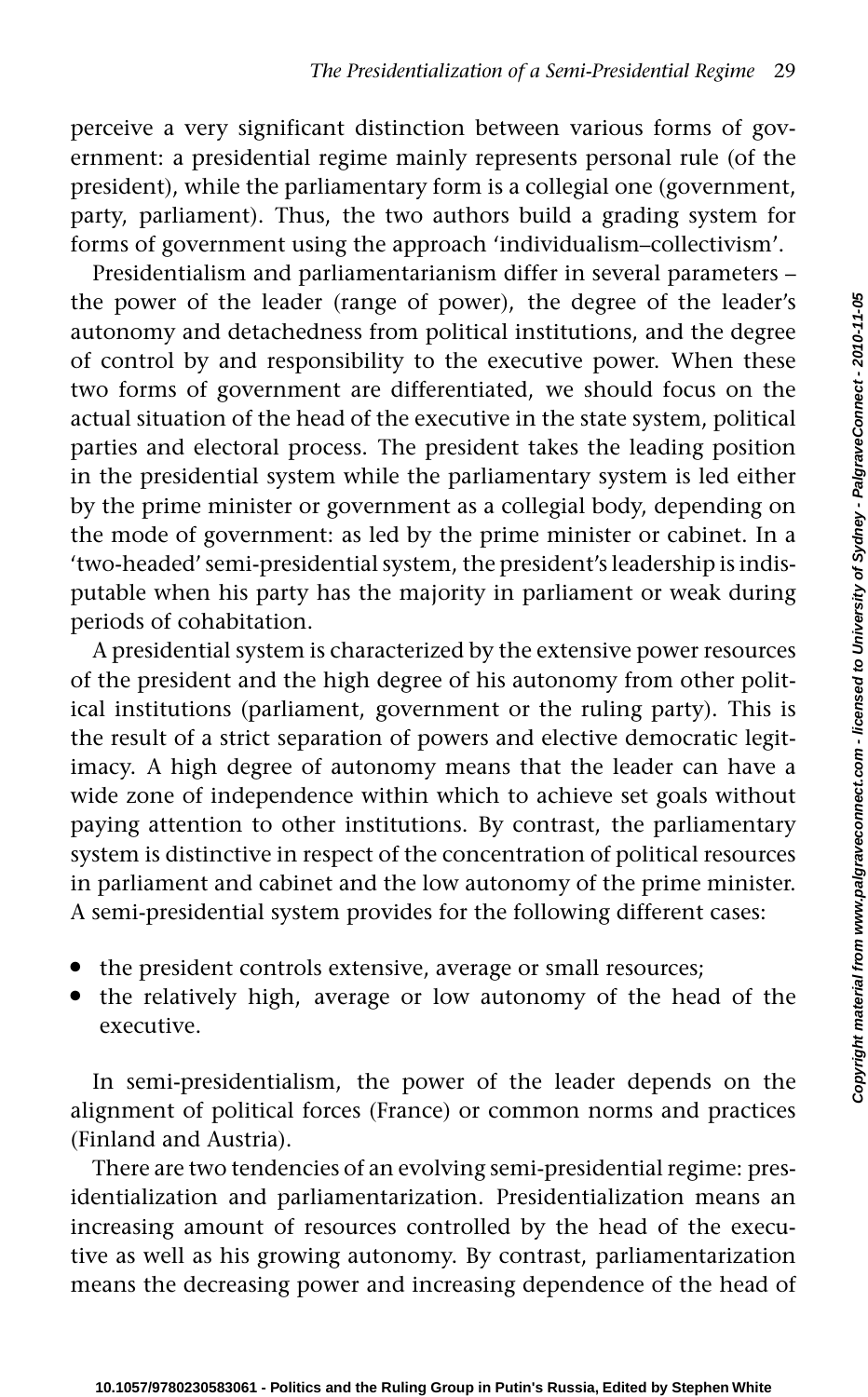the executive branch from the parliament, government and political parties.

The main tendency for the political development of Western European countries, these days, is the presidentialization of politics. The attitude of government leaders such as Margaret Thatcher, Helmut Kohl, Tony Blair, Silvio Berlusconi and others has led to discussions of 'presidentialization'. Researchers indicate that some parliamentary and semi-presidential democracies are undergoing 'silent structural change' which 'should lead to a political process which is increasingly characterized by a logic of interaction between parliament and government that is typical of presidential systems' (Poguntke 2000, p. 1). In general, 'presidentialization denominates a process by which regimes are becoming more presidential in their actual practice without, in most cases, changing their formal structure, that is, their regime-type' (Poguntke and Webb 2005, p. 1).

In the research literature, the term 'presidentialization' is used to mean different things. Literally, it means the adoption of one or more formalconstitutional features of presidentialism. However, a new regime would not meet all the criteria of presidentialism. It becomes presidential when all the characteristics of this form of government are present, such as popular election of the president, a separation of powers, individual executive power and the absence of collective cabinet responsibility. According to Webb, 'where a parliamentary democracy adopts one of the necessary elements of presidentialism in isolation it does not become a presidential regime as such, but it does introduce presidential features' (2000, p. 5). Thus, we can point out two kinds of presidentialization: legal (*de jure*) and factual (*de facto*) (Poguntke and Webb 2005, p. 5). André Krouwel uses the following terms: 'constitutional presidentialization' and 'political presidentialization' (2003, p. 14).

The literature on Western parliamentary systems isolates four important aspects of presidentialization. First, a growing concentration of executive power in the hands of the head of government; second, an erosion of the unity of action of government and supporting parliamentary parties: parliament as a whole gains independence vis-à-vis the government (and vice versa) (Poguntke and Webb 2005, pp. 7–8); third, a growing emphasis on leadership appeals in election campaigning; and fourth, the growing significance of leader effects in voting behaviour (Webb 2000, p. 7). These four elements are interrelated by the chain of causality: electoral behaviour changes so that leadership effects become more pronounced; parties respond by running more candidate-centred campaigns; this requires greater leadership autonomy of the rest of the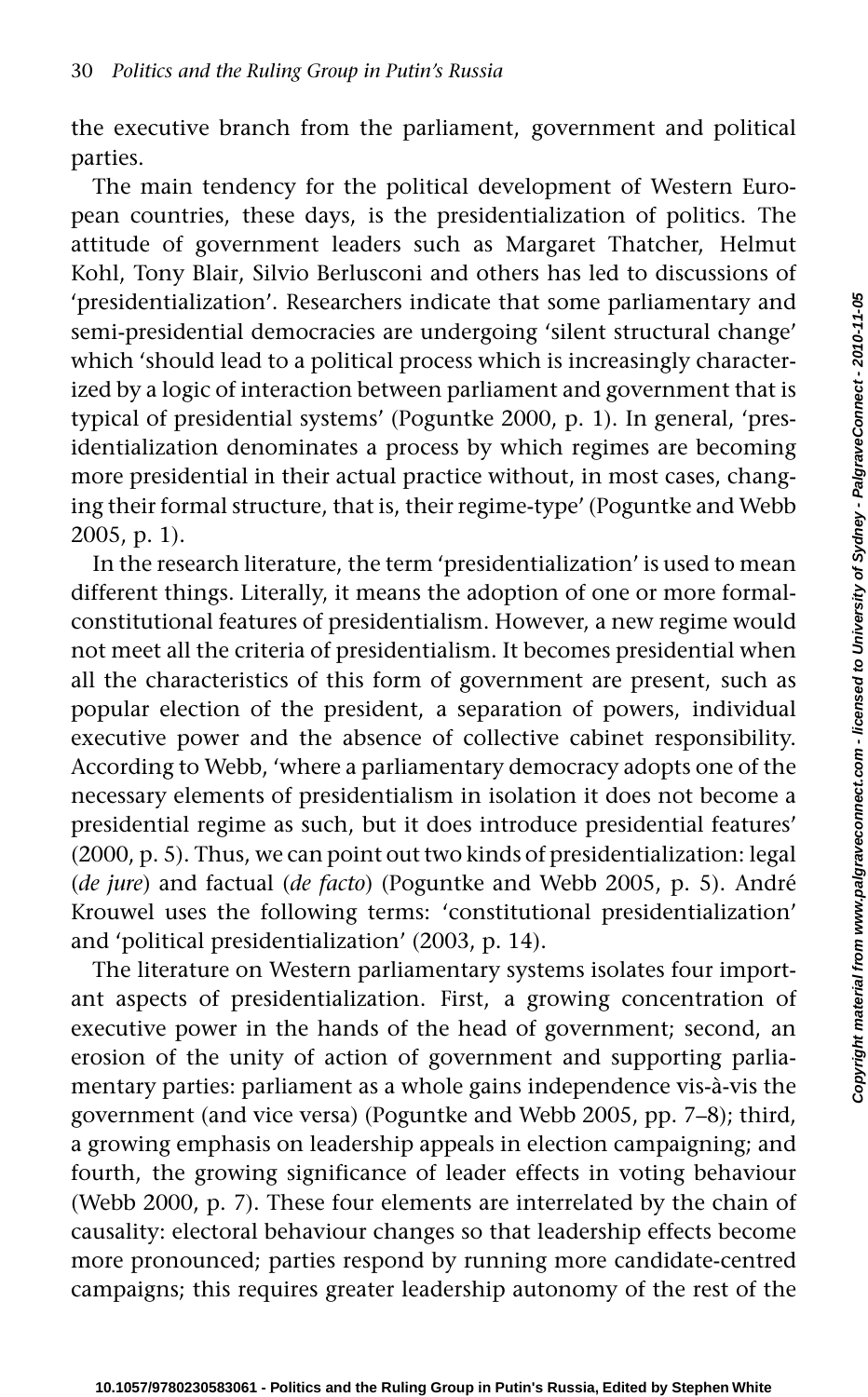party; furthermore, victorious party leaders infer that their party's mandate is to a considerable extent a personal mandate, which justifies their adopting a more dominant role within the executive (ibid., pp. 7–8).

In my opinion, we should emphasize two aspects of presidentialization – increasing control over resources by the head of the executive and his/her increasing autonomy. The first aspect proceeds from the literal interpretation of the term 'presidentialization' – the rise of the president (or analogue of the president–prime minister) over other power institutions. As Venturino (2000, p.1) observed, 'shortly said, presidentialization is the growth of the power of the head of the executive'. As is known, in a presidential regime, the president pursues supreme executive power as the head of state and chief of the cabinet, at the same time exercising wide authority. For this reason, the power concentration in the hands of the head of the executive (prime minister in a parliamentary system and president in a semi-presidential one) is, actually, similar to the representation of the tangible characteristic of the presidential regime in a non-presidential one.

The second aspect of presidentialization is the increased autonomy of the head of the executive. The strict separation of powers leads to the independence of the president in the presidential system. Since the president is popularly elected in this system, he is actually independent from his party, that is, from party pressure. Similarly, in a presidential system, the president acquires autonomy from executive bodies: the government does not function here as a collegial body that could somehow seriously influence the president. Finally, the executive is autonomous from the legislature. On the other hand, the parliament also develops a certain autonomy from the president since it does not have to support the government or oppose it, as the cabinet is not accountable to the legislature. If the autonomy of the head of the executive and government grows in a parliamentary or semi-presidential regime, we may regard it as presidentialization since the relative independence of the president from the parliament and political parties is a typical feature of the presidential system.

### **The presidentialization of Russian semi-presidentialism**

From the point of formal legalism, Russia satisfies the minimum criteria of a semi-presidential system:

- The president is elected directly by the people.
- There is a dualism of the executive (which is composed of the president and prime minister who heads the government).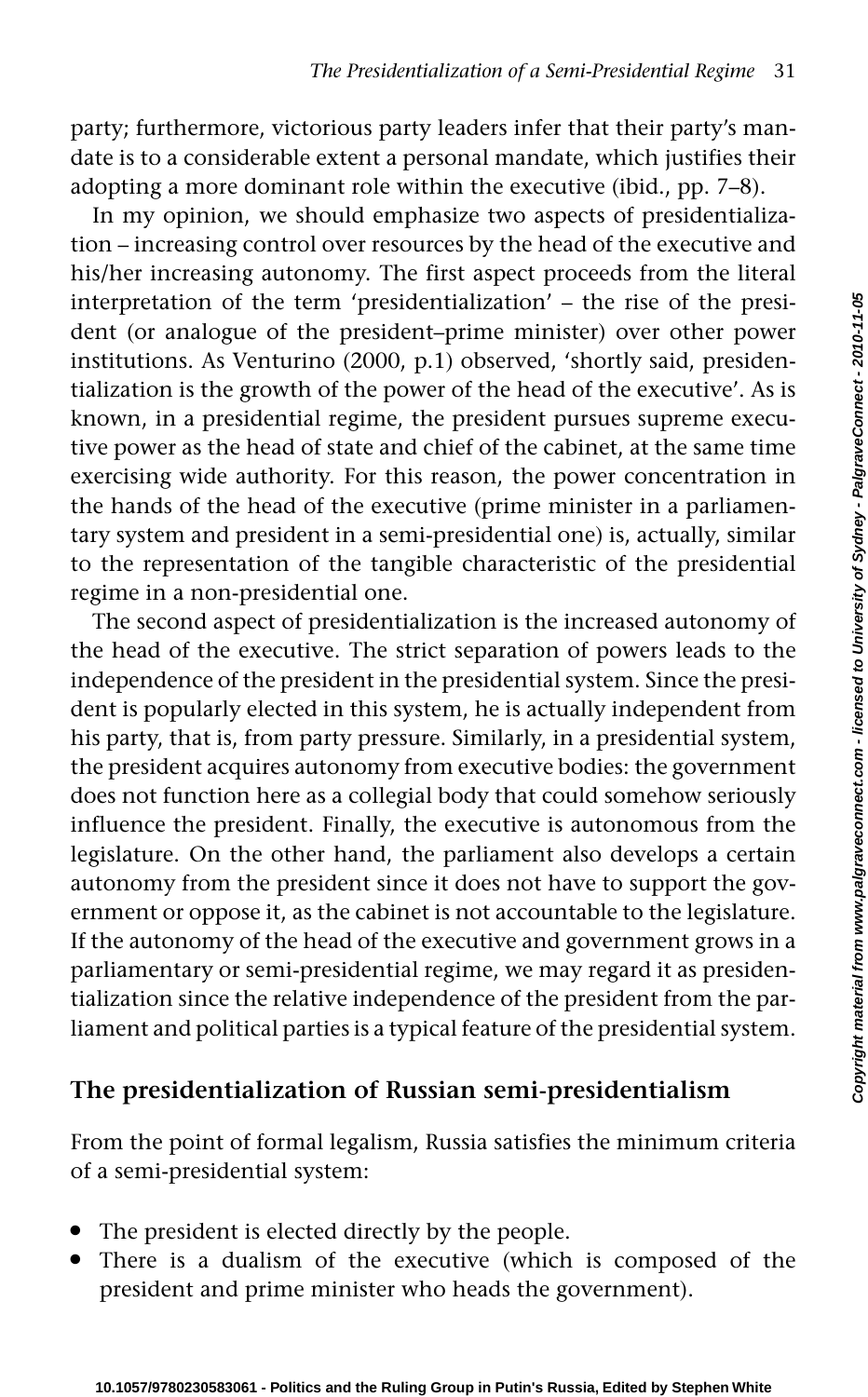- The president is endowed with extensive authority; the government is however accountable to the State Duma, which can be dismissed by the president in cases strictly stipulated by the constitution.
- The appointment of the head of the government has to be approved by the lower chamber of parliament.
- State Duma deputies cannot at the same time hold governmental positions.

The key tendency in the development of the Russian form of government since the adoption of the current constitution in 1993 has been presidentialization. The 'drift' of the state machinery towards pure presidentialism was started by the first Russian president. However, under Boris Yeltsin, while this machinery was steadily increasing the president's power, there were also times, when the 'mechanic' had departed and others tried to 'fix' the device, when the system was moving in another direction. Under Vladimir Putin, the Russian regime has continued to evolve towards a purely presidential system.

The discussion of presidentialization brings forward two issues. First, can we talk about presidentialization at all if Russia already has a regime of strong presidential power? Second, how can we speak about presidentialization if, in contrast, so much is being said about the transfer to a parliamentary system? As for the response to the first question, Russia, in terms of its formal-constitutional features, can be referred to as a semi-presidential, rather than a presidential system: there is a dualism of the executive and, according to the constitution, the government is accountable to the Duma. It is obvious that in reality these two characteristics are almost non-existent. However, they are still in the constitution, implying that the Russian form of government can technically function as a semi-presidential system. Consequently, it makes some sense to expand on the presidentialization of the Russian semi-presidential system.

Since Putin's re-election in 2004, there has been considerable debate in the Russian media about a prospective switch of the form of government to parliamentarianism. At present, such a transformation is only one of a number of possible scenarios that were considered before the 2008 presidential election, and it seems doubtful that this plan will materialize since other developments are also likely. Even if there is a transfer to a parliamentary system, the presidential trends will persist since, in the new environment, the prime minister will still be a dominant player in Russian politics which, in turn, would put him at the level of the president in a presidential republic.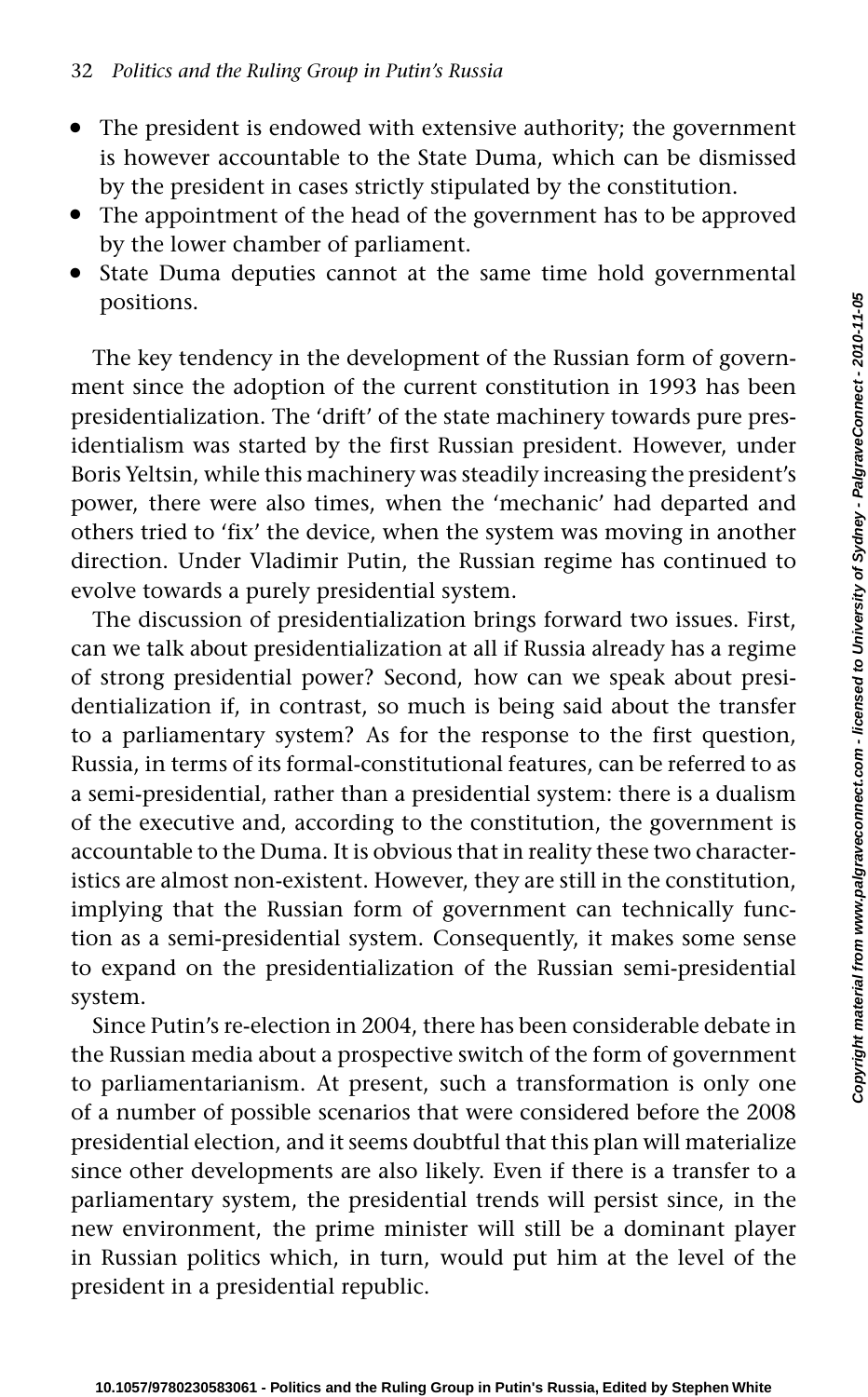As mentioned earlier, presidentialism has two main aspects: increasing control over resources by the president, and increasing presidential autonomy. This power is greatly intensified in practice through formal (supplementing the law) and informal (unrelated to the law) rules. The first Russian president received tremendous authority not only according to the constitution but also in the form of real power. However, his erratic health meant that he did not fully exercise his power, especially during the last years of his presidency, and the president 'standing idle and working with documents for two hours a day' created frantic rivalry between different groups and institutions in their struggle for 'vacant' power. The following were striving to 'get a piece of the action': the State Duma, Federation Council, government, presidential administration, regional leaders, business people and, above all, 'the Family' (see below). Those actors were further fighting one another (presidential administration versus government, lower chamber of parliament versus the Executive, governors versus the federal centre, heads of regions versus mayors of their capital cities); all ultimately, striving to affect the president's power. 'Regents', as Ol'ga Kryshtanovskaia (2005, p. 231) calls them –Yeltsin's confidants and buddies (after 1995: his daughter Tat'iana Diachenko, the Head of the President's Security Service and the Head of Administration) – were taking over decision-making for the absent president.

President Yeltsin was actually pushed out of the system of separation of powers. He distanced himself from political parties and factions in the parliament and his actions were independent of the opinions of the legislature, opposition, media and public. The president's power was growing at the cost of the presidential administration, security council and other institutions. Great importance was attached to presidential elections – the principal elections in the country and those that were determining its political course.

A huge potential of presidential power under Yeltsin was poorly utilized. There were emerging institutions uncontrolled by the president (the Duma) and zones of weak control (the Russian provinces) which testified to the inability of the head of state effectively to influence political processes in the country. During the entire period of Yeltsin's regime, no strong party managed to develop that he could count on. All presidential organizations and movements resembled 'butterflies disgracefully burning up' after their poor outcomes at parliament elections. Thus, in 1993 the bloc of parties *Vybor Rossii* (Russia's Choice) and *PRES* (Party of Russian Unity and Concord) received 22.2 per cent of the vote and 104 seats in the Duma – some distance from a majority. In 1995, Our Home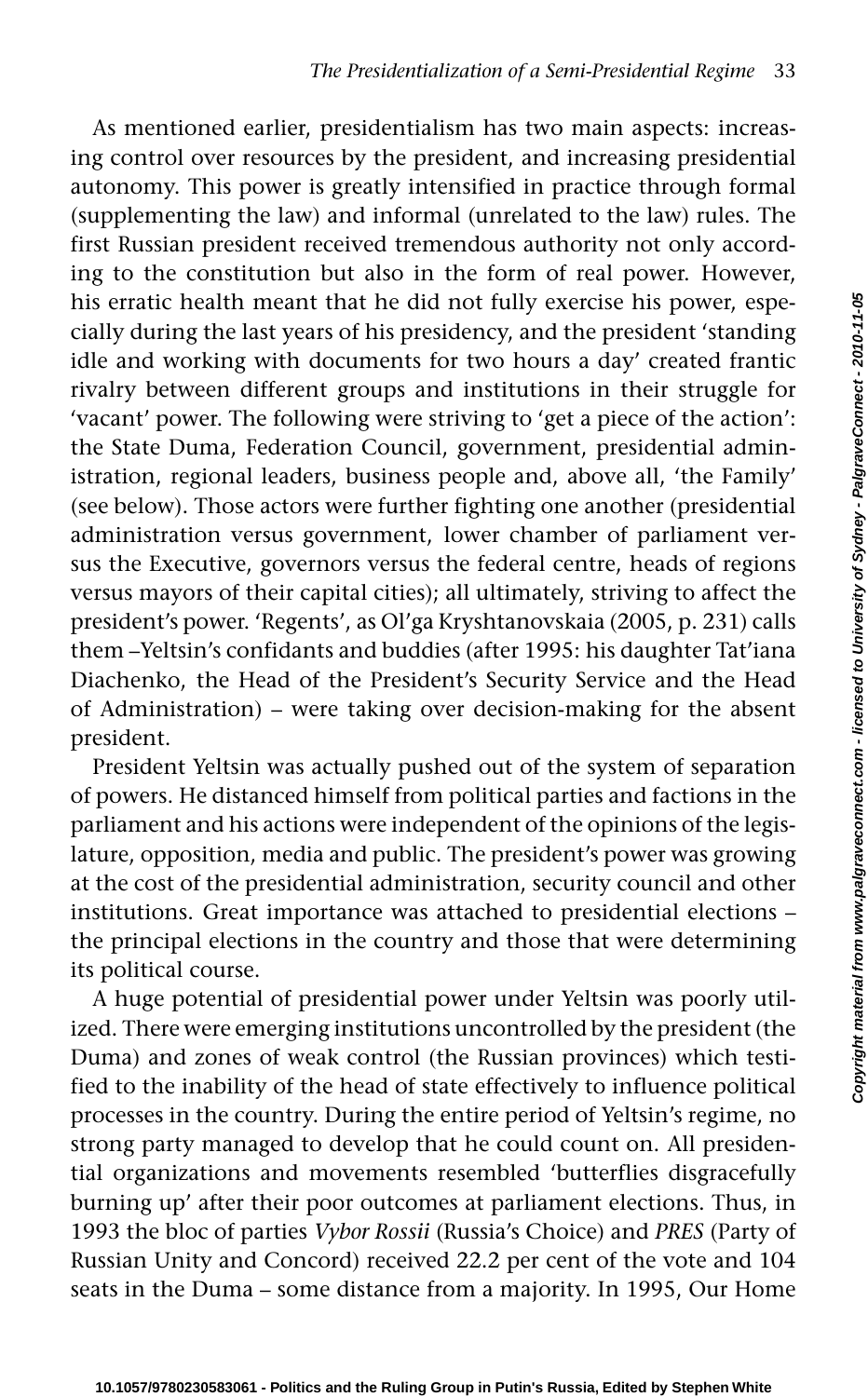is Russia took 9.9 per cent of the vote and only 55 seats in parliament while the left-wing parties (including the Communists and the Agrarian Party) took 32.2 per cent and 186 seats. Only at the end of Yeltsin's presidency, in the 1999 Duma election, for the first time did the president secure a majority among the parties and candidates that supported him in the lower chamber of the parliament, but it was the next Russian president who was to 'taste the fruit' of this electoral success of political strategy.

In the new century, the Russian system continued to evolve towards pure presidentialism. I believe that the following developments match the logic of presidentialization:

- The 2003 Duma election.
- The dismissal of the government before the 2004 presidential election.
- The 2004 presidential election.
- Further strengthening of the 'power vertical'.
- Cancellation of the direct popular election of governors.

After Putin was elected president, not only was the formal and informal authority of the head of the state extended but, what is more important, it was implemented. As a result of the president's participation in politics the 'zone' of presidential control increased. Thus, in addition to the 'traditional components' – the government, Security Council and Presidential Administration – it was supplemented by leaders of regions, the business elite, both chambers of the parliament, major TV channels, the Constitutional Court, and several political parties: *Yedinaia Rossiia* (United Russia), *Narodnaia Partiia* (People's Party), *Partiia Zhizni* (Party of Life), and *Otechestvo* (Fatherland). The president recovered control over the regions and created a centralized executive. Naturally, the degree of the president's influence on various groups and structures is different, yet the significant strengthening (though not absolute) of the president's authority, as compared with the Yeltsin period, is beyond any doubt, as is proved by the following:

- 1. The creation of seven federal districts, the appointment of presidential envoys to those districts and building the vertical power-structure of 'president – presidential administration – president's representatives – federal inspectors' have changed the equilibrium between federalregional relations to the advantage of the former.
- 2. The procedure for entering the Federation Council (the upper chamber) has been changed by the removal of the automatic representation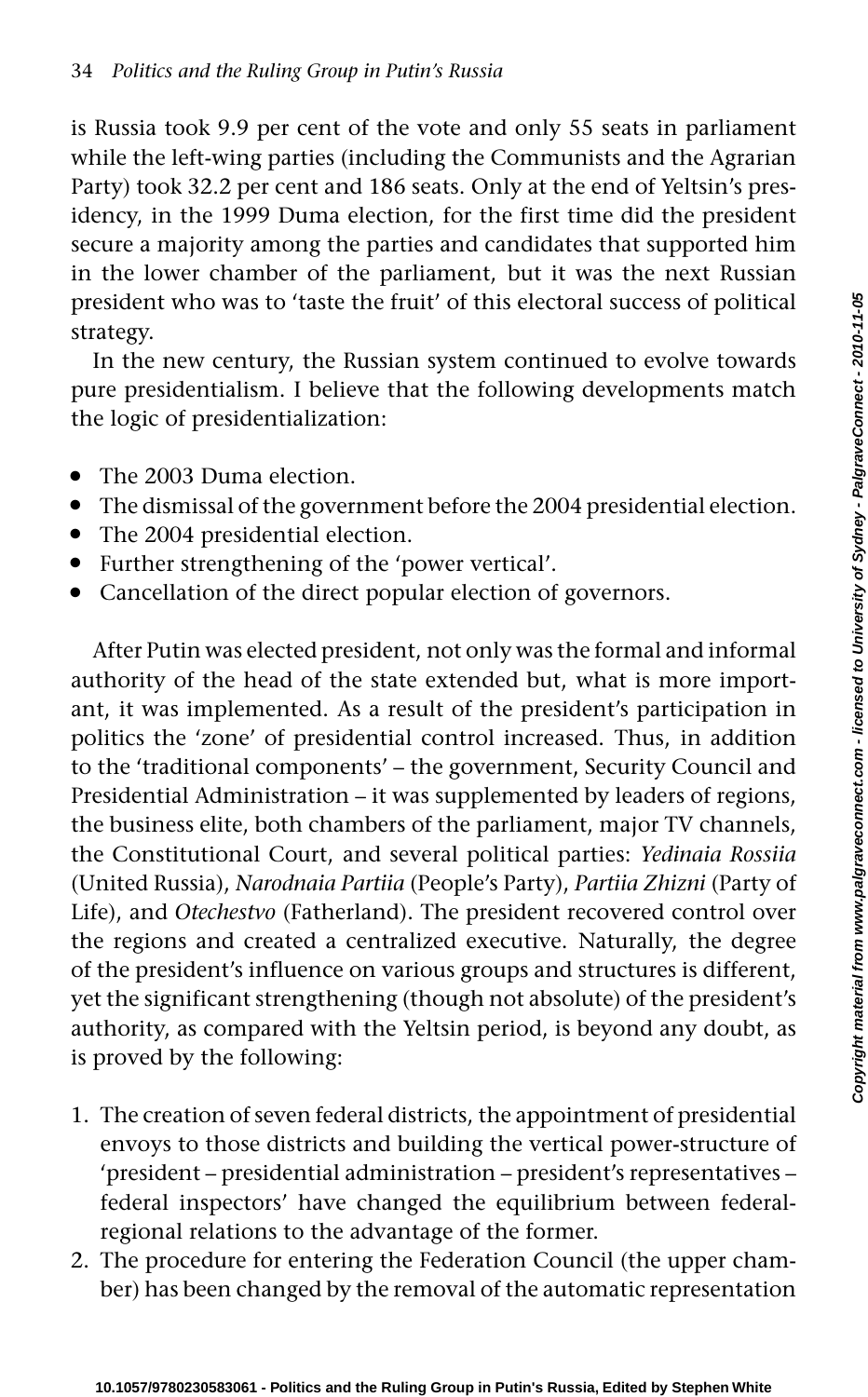of governors. As Midkhat Farukshin has noted, this deprived regional leaders of their excessive influence on federal decision-making. He writes 'Having reorganized the Federation Council, the federal centre has actually robbed regional leaders of the organizational structure they had used or could use for joint pressure on the federal authorities' (2005, p. 46). As 'compensation', governors were offered a new lobbying opportunity – a newly established State Council. However, since this council is merely a consulting body, it cannot be a real counterbalance to the president's power.

- 3. Changes in economic (budgetary) relations between the federal centre and regions to the benefit of the federal budget 'have significantly limited ambitions and opportunities for regional political elites making almost all of them beg for federal assistance' (ibid., p. 47).
- 4. The Russian president has received the right to dismiss the legislative (representative) body in a region if it issues laws and regulations that contradict the Russian Constitution and other federal laws, or if it rejects a presidential nominee to a governorship three times or refuses to take the necessary decision on this matter. The Russian president is also entitled to dismiss governors if they lose credibility, fail to perform their duties properly and so on, as stipulated by the Federal Law. Those measures not only moved regional political elites aside but actually subordinated them to the Russian president.
- 5. The order of electing governors has been changed. Thus, the Russian president is now directly involved in this process by making nominations to gubernatorial positions subject only to the approval of the local parliament. This step has not only been a 'blow' to democracy in Russia but also reduced the scope of the authority of regional leaders whose appointment, from now on, is directly related to their loyalty to the Kremlin. The cancellation of the popular election of governors and participation of the Russian president in their appointment has greatly modified power relations in the regions. At present, it is hard to define the form of government in the Russian regions as it has ceased to be autonomous and is more of an extension of federal power, as in unitary states.
- 6. After the 2003 election, the president secured a constitutional majority in the Duma (with 306 of the 450 seats), while opposition was rendered impotent. This has brought the lower chamber of parliament under the complete control of the president.
- 7. An environment has been created to provide for the triumph of the 'party of power' in future elections. Thus, a new law on parties has been adopted with tougher requirements, in addition to the change in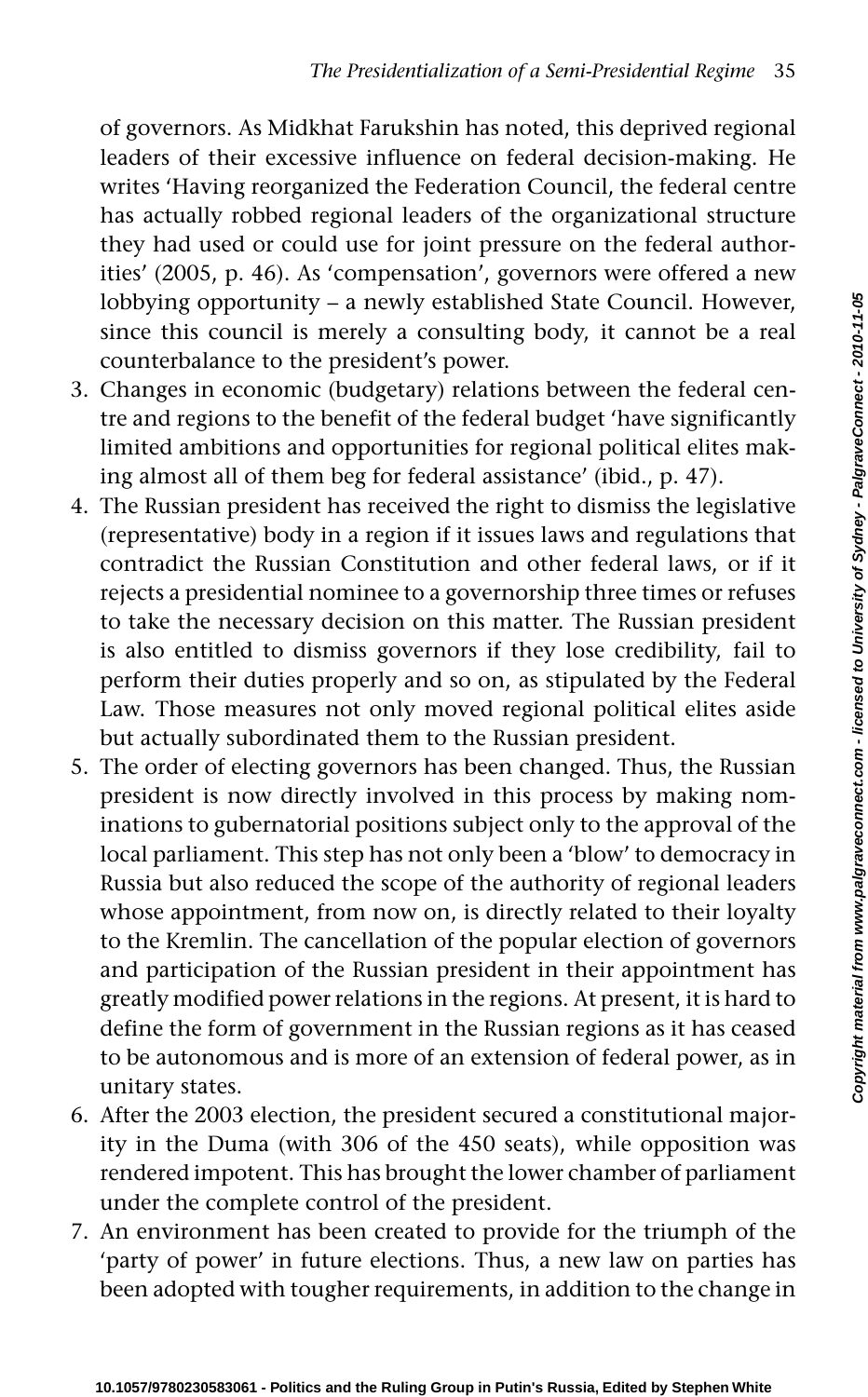the electoral system that removes the representation of single-member constituencies.

8. The case of Yukos together with several decisions by the Russian Constitutional Court, particularly in connection with the popular election of governors, indicate that the courts have become more attentive to the arguments of the Kremlin. It is no wonder that the term '*Basman* justice' has been coined, reflecting the subjection of the court system to the executive. As noted by Lilia Shevtsova, 'Russia has returned to a regime of *political expediency*, and informal rules receive formal justification. The paradox is that this opportunistic attitude of the authorities towards the constitution gained a foothold during the presidency of Putin who puts forward the requirement of constitutionality as the founding principle of society regulation' (2006, p. 2, emphasis added).

According to the Russian political scientist Mikhail Afanas'ev, underlying the centralization of power is the ideological and psychological narrow-mindedness of Putin and the majority of the political elite with regard to the strengthening of the president's authority: 'This strengthening has almost become a singular goal of transformations. In order to achieve it, they sacrifice the public good and the efficiency of transformed or created public institutions' (2004, p. 201).

Duverger points out several variables capable of strengthening the president's power in a semi-presidential regime: the actual content of the constitution, the combination of tradition and circumstances, the composition of the parliamentary majority, and the position of the president in relation to this majority (1980, p. 177). If Yeltsin relied on the first and the second, Putin makes use of all four of them. Furthermore, current legislation is actively applied, besides the constitution. The Constitutional Court made the following judgement in the case of the legitimacy of the new order of electing governors: 'the existing list of the president's authorities stipulated by the Constitution that does not provide for his right to nominate governors can be extended by the federal legislator since the president is a "direct representative of all the people of Russia" '. Another factor strengthening the presidency is Russian political culture and its orientation towards a dominant leader. Finally, the current president has ensured his support from the United Russia party and its constitutional majority in the Duma.

The president's power is strong but not absolute. First, the vertical power structure has not reached the base level. Governors continue to control a large share of resources in their regions, and the Duma has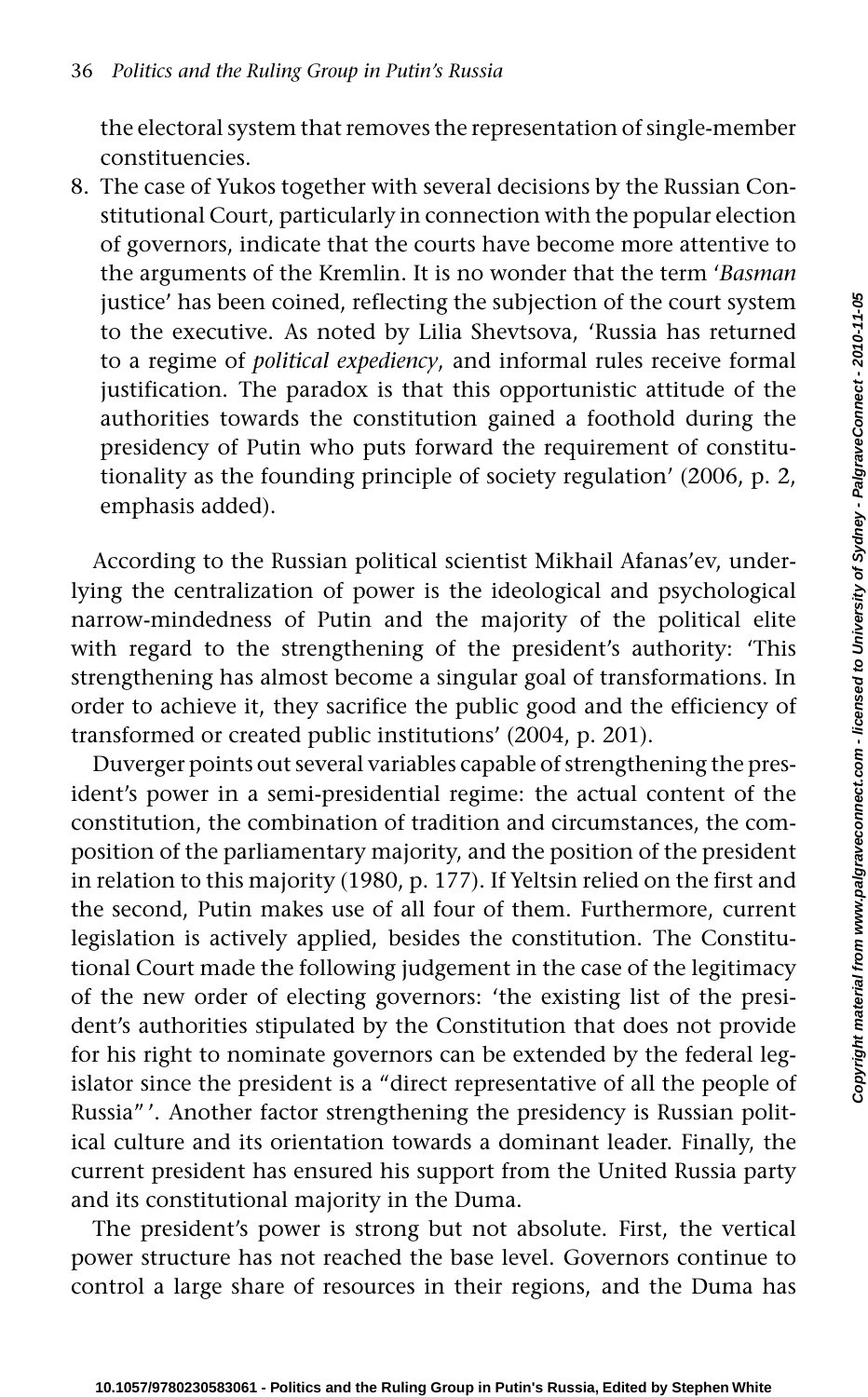some limited space for autonomous activity. Second, the federal centre has made certain concessions to the regions: thus, municipal reform has been postponed until 2009. In return for the governors' loyalty, they are entitled to have their say in appointing local leaders, including those in the police and the military. An internet article comments as follows: 'The strict vertical of federal agencies that Putin was building during his first presidency brings us back to the 1990s when federal officers in a region almost could not do anything with the governor, while the governor, on the contrary, was closely watching over them in his domain' (Titkov 2005). Third, the potential of extensive presidential authority is sapped by the bureaucratic machinery. The media have it correctly: 'All political decisions in Russia depend on the president. However, the president is also a human being who has only 24 hours a day. He has to delegate some of his authorities to different subjects of the bureaucratic system. And, actually, one-man power means the uncontrolled rule of the bureaucracy' (*Vtoraia* 2004).

The second aspect of presidentialism is increasing autonomy of the president from the executive, parliament, and the political party of which he is a member, or which he supports. Yeltsin's constant boast was that he was a publicly elected president and, following this logic, that he could make any decision without coordinating his intentions with anyone. Though the Russian Constitution provides for the political accountability of the government to the Duma and for control by the lower chamber of parliament over the cabinet, the government, in reality, was entirely subject to President Yeltsin. The autonomy of the prime minister and cabinet from the president was insignificant, and its degree varied depending on who was the premier. Thus there was quite a degree of autonomy during the last years of Viktor Chernomyrdin in office as well as under Yevgenii Primakov and Sergei Kirienko; prime ministers Sergei Stepashin and Vladimir Putin had the least autonomy. Though only once did Yeltsin exercise his constitutional right to preside over a meeting of the government, there still were some mechanisms providing for its subordination within the system of executive power. The president and government were not accountable to the parliament, for example, its requests that ministers come and report to deputies were often ignored. Yeltsin resisted any attempts by the lower chamber to make the government or president accountable. Finally, he distanced himself from the 'parties of power' that supported his policies *post factum*. Yeltsin's presidency can be characterized as a period of excessive freedom of disposal and disregard of the legislature, opposition, political parties, media and the public. Indeed, from 1993 to 1999, the president was like a monarch.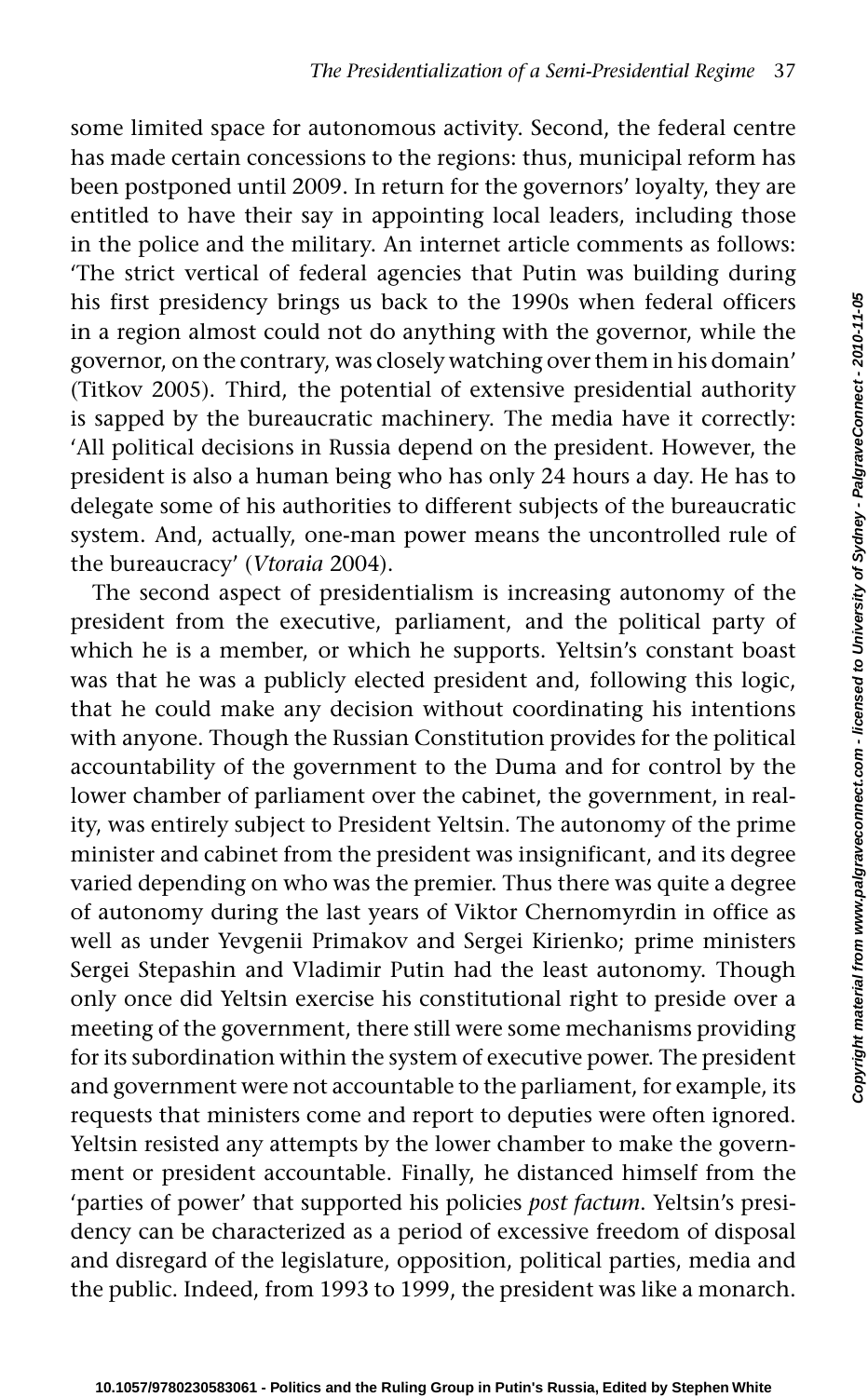When a nomination for prime minister was coordinated with the lower chamber of the parliament, the opinion of the Duma was not decisive as the president's candidate was pushed into the position. Only rarely did Yeltsin listen to parliament's opinion: thus, he did not propose Chernomyrdin as premier for a third term in 1998 – hence there was Primakov, a man of compromise. In reality, there was no political responsibility of government to the Duma while the parliament's persistent demands for the premier's dismissal were ignored by the president (Yeltsin 'held on' to Chernomyrdin for a long time in spite of Duma protests). The president was actively exercising his right of legislative initiative and right of veto to fight a left-wing Duma, while the threat of a parliamentary dissolution was a whip in Yeltsin's hands though he never resorted to it.

Since Putin has been in office, the president's autonomy has remained and even increased. First, the dismissal in 2004 of Premier Mikhail Kas'ianov, who represented a power grouping formed back at the time of Yeltsin and called 'the Family', as well as the appointment to this position of Mikhail Fradkov, not only represent a break with the previous elite but also the exertion of ultimate control over the cabinet. At the same time, the head of the state is able to hold the government accountable if policies fail – such as replacing social benefits by cash at the start of 2005. The Russian government is a cabinet headed by a presiding minister – the cabinet secretary if we apply the German classification (*Vtoraia* 2004). The press has wittily noted that 'in our system, the president is a deity responsible for foreign policy, security and similar lofty spheres. His interventions on economic matters once a year boil down to a call for greater ambition and a request to double GDP' (Piontkovsky 2003).

Second, in spite of United Russia's domination in the Duma, the president remains unenthusiastic about the parliament, which is a minor link in the mechanism 'presidential administration – government – parliament', in which power is generated by the head of state.

Third, relations between the president and United Russia are constructed similarly: the Kremlin sends down commands, and the task of Russia's major party is simply to unconditionally implement them.

The coordination of Fradkov's appointment as prime minister with the Duma turned out to be a mere formality although deputies had little knowledge of the candidate (the reason was the qualified majority of United Russia in the lower chamber). The opinion of United Russia members, initially different from that of the president, was ignored. The appointment of Fradkov as prime minister indicated the weakening of this position since the new head of the government is not an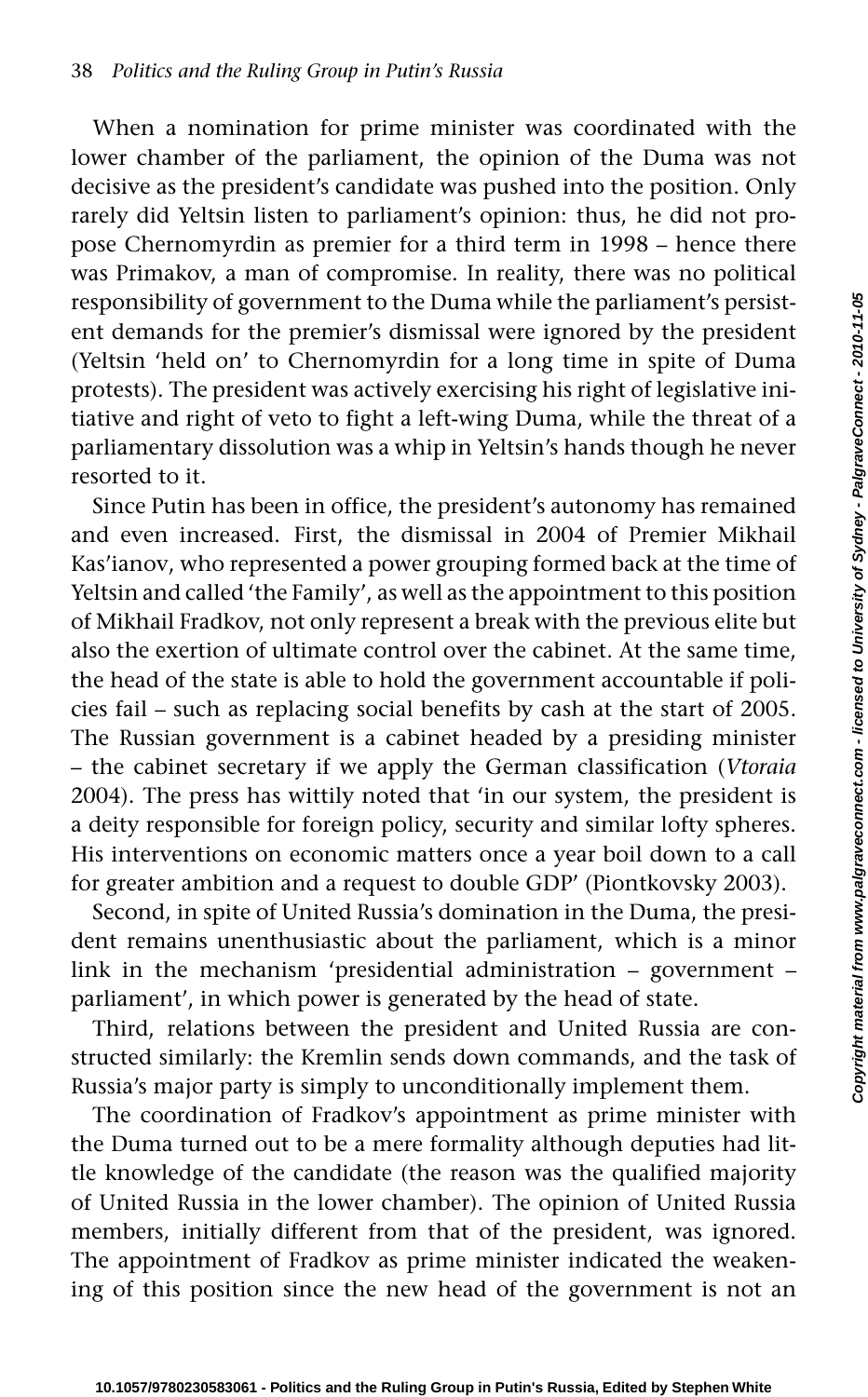independent player but an executor, not a politician but a manager unable to define the political course of the cabinet. The appointment of this little-known person as prime minister (Fradkov had not been named in a single forecast by politicians and political scientists before his nomination) clearly demonstrates that this position is no longer particularly significant, primarily in political terms.

The dismissal of the government just before the 2004 presidential election was another demonstration of the president's power that was devoid of common sense and out of line with the rules of any functioning regime. However, from a presidential perspective, the government is a body fully controlled by the president, not the Duma. This was a more psychological than functional move aimed at showing that the president is an absolute 'master' of the government. The dismissal of Kas'ianov showed the unwillingness of the president to have a relatively independent head of the government. It should also be considered as a message to others: cabinet membership is so unimportant that it can be sacrificed for electoral success. Finally, the possibility of a vote of noconfidence in the government by the Duma is out of the question in the present circumstances, with United Russia in full control of the chamber. The constitutional provision for the dissolution of the Duma has basically been invalidated, as it makes no sense to dismiss a parliament that would uphold any proposal by the president.

The strengthening of the power and increase in the autonomy of the president raise the questions of control over the president, and the political responsibility of the government. In the first case, the problem is one of creating an effective system of control over the president and executive agencies by the parliament and courts (the Constitutional Court in particular should not be guided by the president's interests). There is a strange situation in Russia today in which the president outlines a policy for the government but is not responsible for it. A political correspondent has described this situation as follows: France is a presidential republic in regard to foreign policy and security since the prime minister supported by the parliament has full responsibility for the economy; Russia is a presidential republic in regard to foreign policy and security and no one's republic in regard to the economy (Piontkovsky 2003).

The presidentialization trend of the Russian system of power is directly connected with the intensification of its authoritarian character. There is a risk that a limited presidential regime will turn into an unlimited presidential regime. However, at the same time, there is a trend towards parliamentarianism. Thus, the Duma will be elected exclusively by party lists; United Russia, moreover, has prepared a draft law according to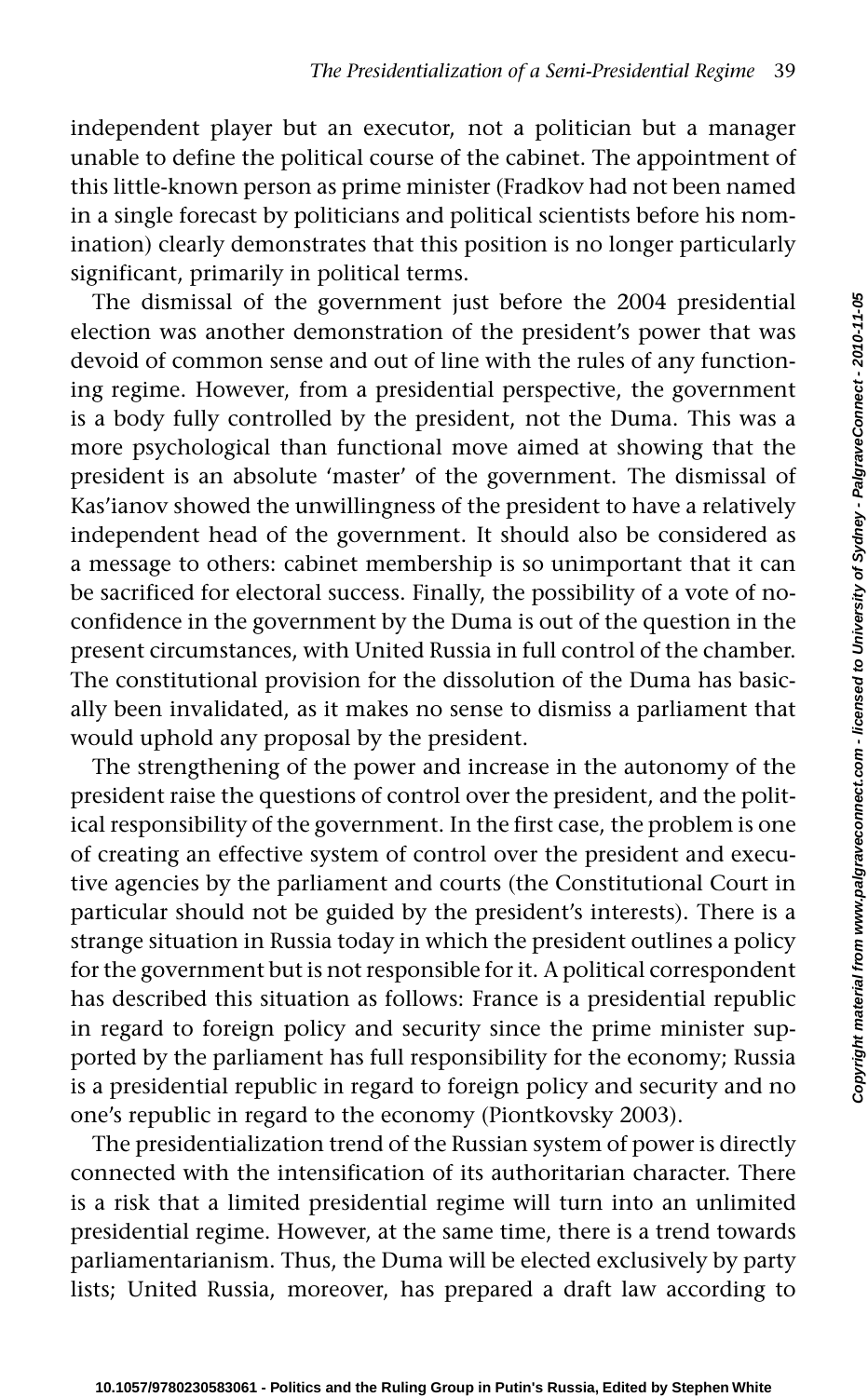which the party that wins a parliamentary election will be entitled to propose its candidate to the position of prime minister. However, the parliamentarization trend is manifested very weakly and is in no way determinant. It is presidentialization that is the dominant tendency. In my opinion, this will continue to be the case in the future regardless of whether the Russian system of government is formally semi-presidential, parliamentary or mixed.

Even if Russia manages to switch to a parliamentary form of government, the nature of the regime will not change. In this case, the position of the president will become symbolic, while the prime minister will be the real 'president'. In practice, the parliamentary form will be subject to the 'laws' of the presidential system. Even in a parliamentary republic the prime minister will retain the presidential style in politics, and will wield great power. The prime minister and president will virtually be independent from the parliament. In electoral campaigns the focus will still be on leaders, not on parties and their programmes, while voters will continue to be guided by the personalities of the candidates. All those taken together would mean that the new Russian parliamentary system would be presidentialized in nature.

## **Conclusion**

The Russian semi-presidential system has undergone various transformations at the legal-regulatory and practical levels, which, as I see it, can be described by the concept of 'presidentialization'. The presidentialization trend in Russia has been especially manifest in relation to Putin's reforms and the intensification of the authoritarian character of the political system. The resources under the president's control have increased, as has the degree of his autonomy from the executive, parliament and political parties. The following steps are necessary in order to return to a more balanced power model in Russia: first, creating an effective system of control over the president and executive agencies by the parliament and courts and, second, putting into operation mechanisms of government accountability to parliament.

The concept of 'presidentialization' is useful for providing an understanding of the complicated and contradictory processes currently developing within the framework of the various forms of government in different countries. It has a direct bearing, not only on Western democracies, but also on developments in Russia. It should receive the closest attention of the international scholarly community.